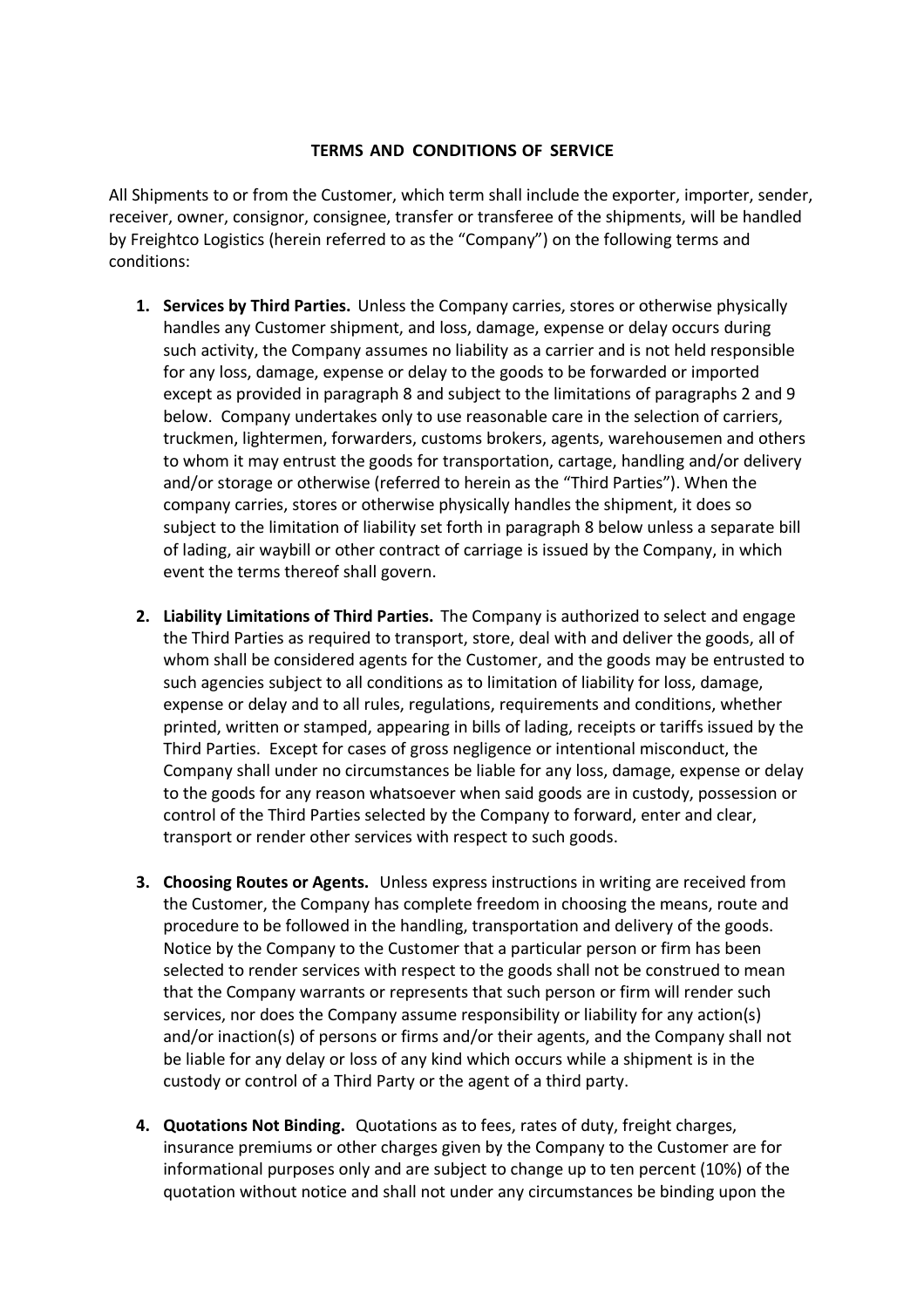Company unless the Company in writing specifically undertakes the handling or transportation of the shipment at a specific rate.

## **5. Duty to Furnish Information.**

- a. Customer acknowledges that it is required to review all documents and declarations prepared and/or filed with the Customs Service, other Government Agency and/or related third parties, and will immediately advise the Company of any errors, discrepancies, incorrect statements, or omissions on any declaration filed on the Customer's behalf.
- b. In preparing and submitting customs entries, export declarations, applications, documentation and/or export data to the United States and/or a related third party, the Company relies on the correctness of all documentation, whether in written or electronic format, and all information furnished by the Customer.
- c. The Customer shall use reasonable care to ensure that the correctness of all such information and shall indemnify and hold the Company harmless from any and all claims asserted and/or liability or losses suffered by reason of the Customer's failure to disclose information or having made any incorrect or false statement to the Company upon which the Company reasonably relied. The Customer has an affirmative non-delegable duty to disclose any and all information required to import, export or enter the goods.
- d. For any import, at a reasonable time prior to entry of the goods, the Customer shall furnish to the Company invoices in proper form and other documents necessary or useful in the preparation of the US Customs entry and security filing along with such further information as may be sufficient to establish, inter alia, the dutiable value, the classification, the country of origin, the genuineness of the merchandise and any mark or symbol associated with it, the Customer's right to import and/or distribute the merchandise, and the merchandise's admissibility, pursuant to US law or regulation. If the Customer fails in a timely manner to furnish such information or documents, in whole or part, as may be required to complete US Customs entry or comply with US laws or regulations, or if the information or documents furnished are inaccurate or incomplete, the Company shall be obligated only to use its best judgment in connection with the shipment and in no instance shall be charged with knowledge by the Customer of the true circumstances to which such inaccurate, incomplete, or omitted information or documentation pertains. Where a bond is required by US Customs to be given for production of any document or the performance of an act, the Customer shall be deemed bound by the terms of the bond notwithstanding the fact that the bond has been executed by the Company as principal, it being understood that the Company entered into such undertaking at the instance and on behalf of the Customer, and the Customer shall indemnify and hold the Company harmless for the consequences of any breach of the terms of the bond by the Customer.
- e. For any export, at a reasonable time prior to the exportation of the shipment, the Customer shall furnish to the Company the commercial invoice in proper form and number, a proper consular declaration, weights, measures, values and other information in the language of and as may be required by the laws and regulations of the US and the country of destination of the goods.
- f. For any export or import, the Company shall not in any way be responsible or liable for increased duty, penalty, fine or expense unless caused by the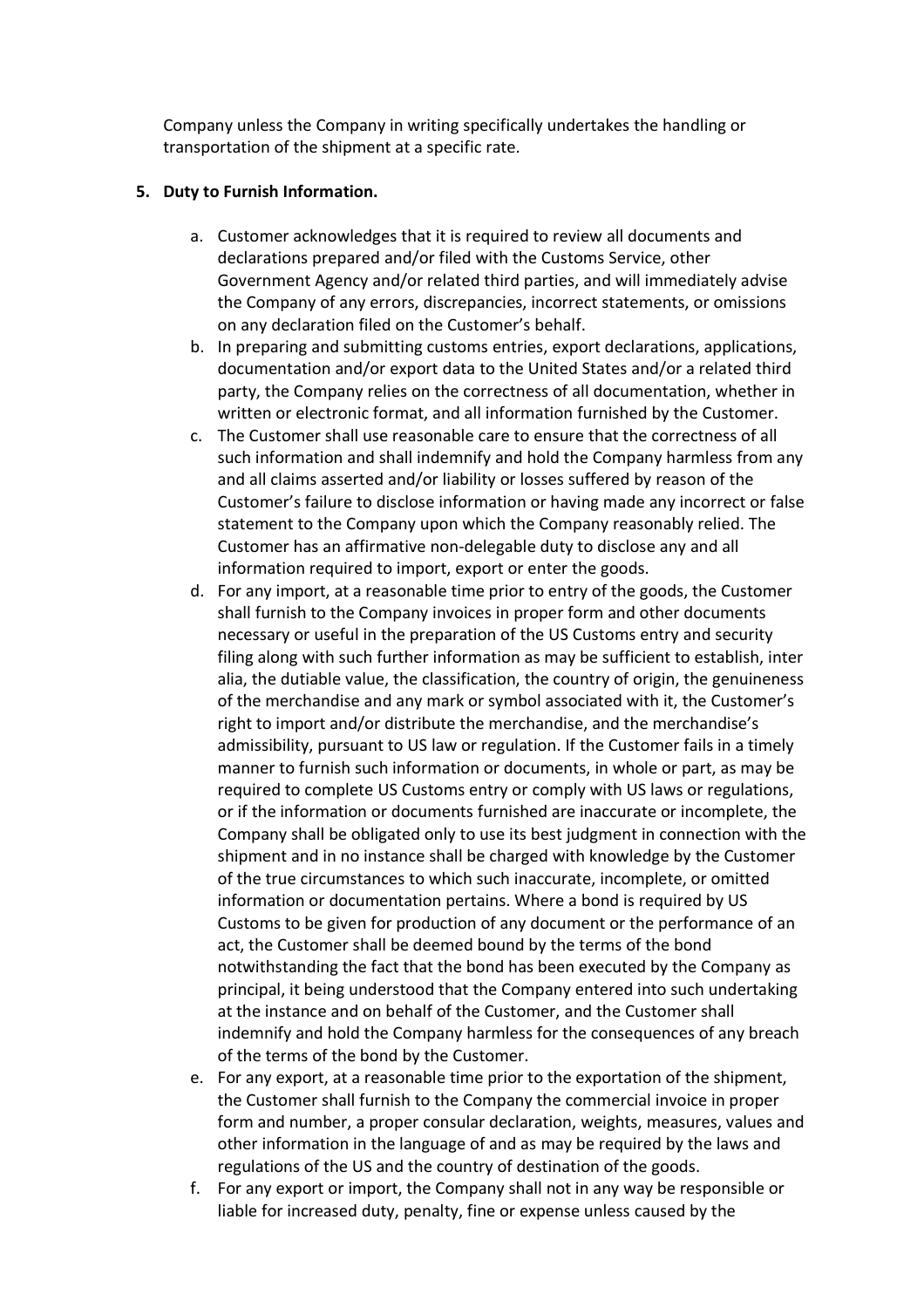negligence or other fault of the Company, in which event its liability to the Customer shall be governed by the provisions of paragraphs  $8 - 10$  below. The Customer shall be bound by and warrants the accuracy of all invoices, documents and information furnished to the Company by the Customer or its agent for export, entry, or other purposes.

- **6. Declaring Higher Valuation**. Third Parties to whom the goods are entrusted may limit liability for loss or damage. Accordingly, the Company will request excess valuation coverage for particular shipments only upon specific, advance, written instructions from the Customer, which must agree to pay any charges therefore. In the absence of written instructions or the refusal of the Third Party to agree to a higher declared value, at the Company's discretion, the goods may be tendered to the Third Party, subject to the terms of the Third Party's limitations of liability and/or terms and conditions of service.
- **7. Insurance.** Unless requested to do so in advance and in writing, the Company is under no obligation to procure insurance on the Customer's behalf. In all cases, the Customer shall pay all premiums and costs in connection with procuring insurance requested by the Customer. Should an insurer dispute its liability for any reason, the Customer shall have recourse against the insurer only and the Company shall not be under any responsibility or liability in relation thereto, notwithstanding that the premium upon the policy may not be at the same rates as that charged or paid to the Company by the Customer, or that the shipment was insured under a policy in the name of the Company.

## **8. Limitation of Liability for Loss, etc.**

- a. Except as specifically set forth herein, the Company makes no express or implied warranties in connection with its services.
- b. Subject to (c) below, the Customer agrees that in connection with any and all services performed by the Company, the Company shall only be liable for its grossly negligent acts or intentional misconduct, which are the direct proximate cause of any injury to the Customer, including loss or damage to the Customer's goods. The Company shall in no event be liable for any act or failure to act by any Third Parties associated with any shipments for the Customer.
- c. In connection with all services performed by the Company, the Customer may obtain additional liability coverage, up to the actual or declared value of a shipment, by requesting such coverage and agreeing to make payment therefore, which request must be confirmed in writing by the Company prior to rendering services for the covered shipment(s).
- d. In the absence of additional coverage as set forth in Paragraph (b) above, the Company's liability shall be limited to \$50.00 per shipment or transaction.
- e. *In no event shall TFCP be liable or responsible for consequential, indirect, incidental, statutory or punitive damages even if it has been put on notice of such damages.*
- **9. Presenting Claims.** The Company shall not be liable to Customer under any circumstances for any claims not presented to it in writing within 120 days of either the date of loss or incident giving rise to the claim. No suit to recover for any claim or demand hereunder shall be maintained against the Company unless instituted within one (1) year after the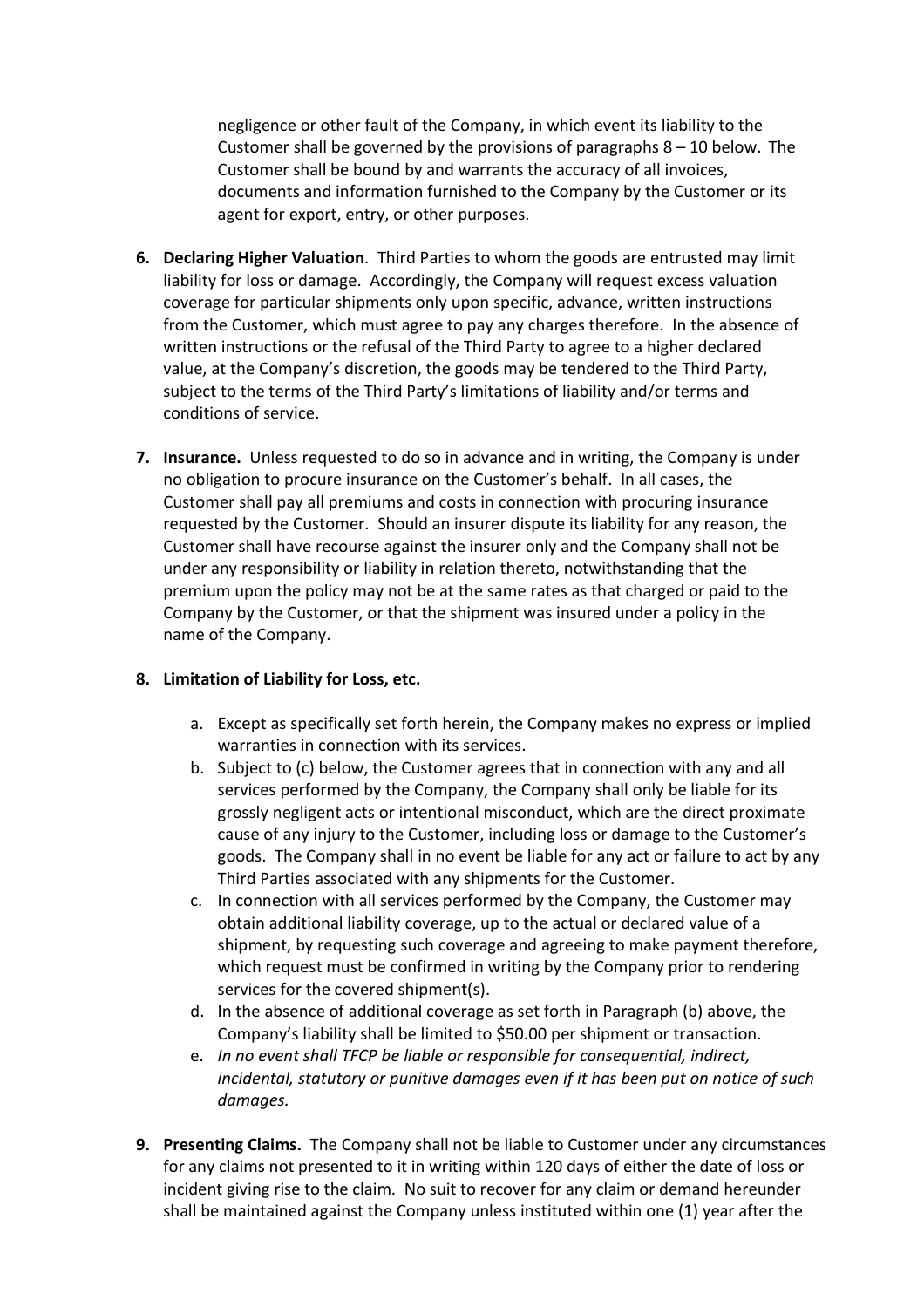presentation of the said claim to the Company (provided such claim was presented within the 120-day period).

- **10. Advancing Money.** All charges must be paid by the Customer in advance unless the Company agrees in writing to extend credit for a particular shipment or shipments. The granting of credit in connection with a particular shipment shall not be considered a waiver of this provision by the Company.
- **11. Compensation of Company.** The compensation of the Company for it services shall be included with and is in addition to the rates and charges of all Third Parties and other agencies selected by the Company to transport and deal with the goods and such compensation shall be exclusive of any brokerage, commissions, dividends or other revenue received by the Company from Third Parties, insurers, and others in connection with the shipment. On ocean exports, upon request, the Company shall provide a detailed breakout of the components of all charges assessed and a true copy of each pertinent document relating to these charges.
- **12. Costs of Collection.** In any dispute involving monies owed to the Company, the Company shall be entitled to all costs of collection, including reasonable attorney's fees and interest at 18% per annum or the highest rate allowed by law, whichever is less, unless a lower amount is agreed to in advance and in writing by the Company.
- **13. Repayment Terms.** In consideration for the Company performing services on behalf of the Customer, including any advancement of funds, *Customer agrees to pay for the Company's services or advancing funds within 10 days of invoice date unless Customer has established other terms.*
- **14. Indemnification/Hold Harmless.** The Customer agrees to indemnify, defend, and hold the Company harmless from any claims and/or the liability arising from the importation, exportation, shipment, storage, or related freight forwarding activity of or related to the Customers goods, and/or any conduct of the Customer which violates any Federal, State and/or, other laws. The Customer further agrees to indemnify and hold the Company harmless against any and all liability, loss, damages, costs, claims and/or, expenses, including but not limited to reasonable attorney's fess, which the Company may hereafter incur, suffer or be required to pay by reason of such claims. The confiscation or detention of goods by any governmental authority shall not affect or diminish the liability of the Customer to the Company to pay all charges or other money due promptly on demand.
- **15. General Lien and Right to Sell Customer's Property.** The Company shall have a general and continuing lien on any and all of Customer's property coming into the Company's actual or constructive possession, or control for monies owed to the Company with regard to the shipment on which the lien is claimed, a prior shipment(s) and/or both. The Company shall provide written notice to the Customer of its intent to exercise such lien, the exact amount of monies due and owing, as well as any on-going storage or other charges. Unless within thirty days of receiving notice of lien, the Customer posts cash or letter of credit at sight, or, if the amount due is in dispute, an acceptable bond equal to 110% of the value of the total amount due, in favor of the Company, guaranteeing payment of the monies owed, plus all storage charges accrued or to be accrued, the Customer shall have the right to sell such property at public auction or private sale or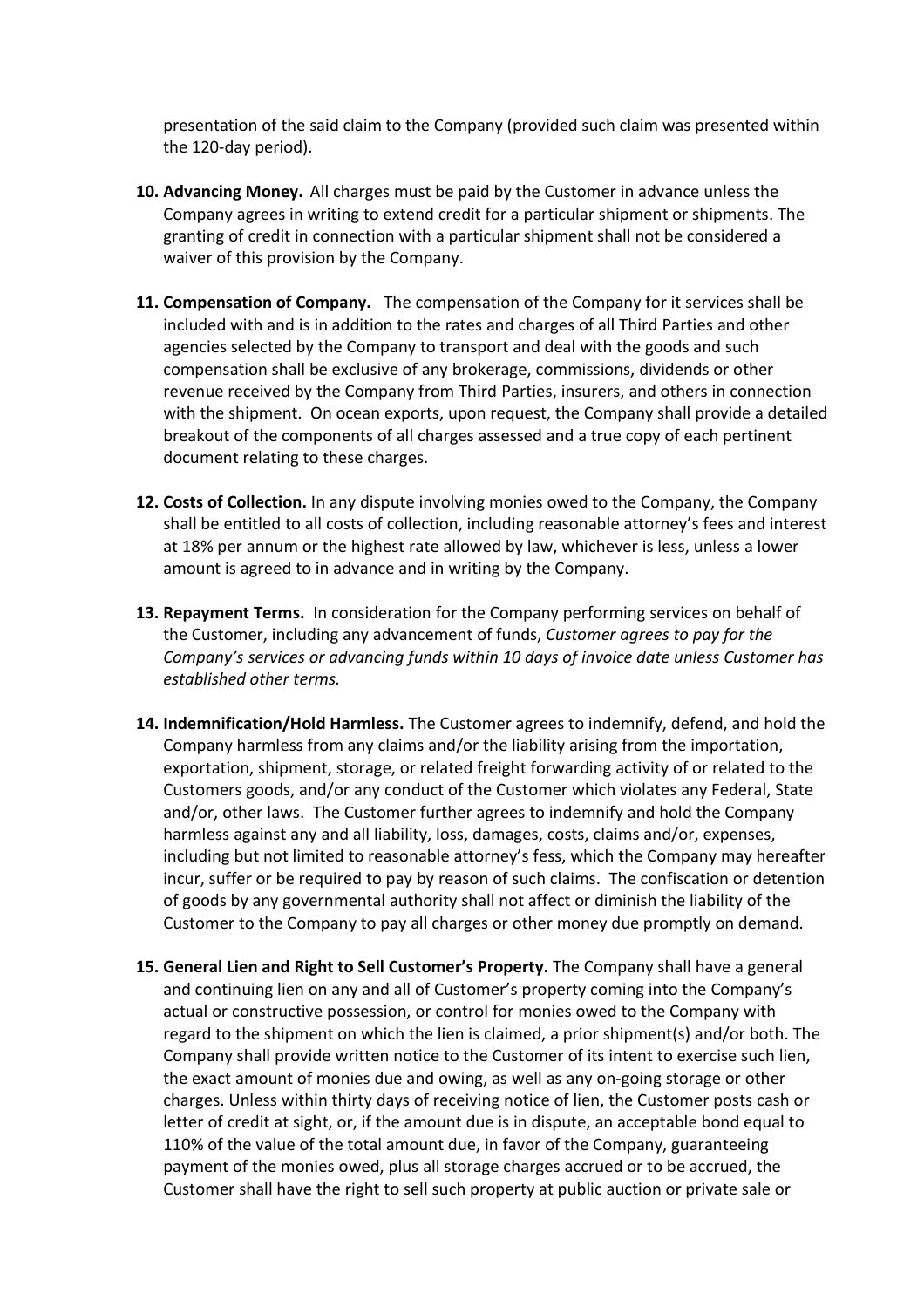auction and apply the proceeds of such sale to any outstanding amounts owed to the Company. Any net proceeds remaining thereafter shall be returned to the Customer.

- **16. No Duty to Maintain Records.** The Customer acknowledges the pursuant to Sections 508 and 509 of the Tariff Act, as amended, (19 USC ¶¶1508, 1509) it has the duty and is solely liable for maintaining all records required under the Customs and/or other Laws and Regulations of the United States. Unless otherwise agreed to in writing, the Company shall only keep such records that it is required to maintain by Statue(s) and/or Regulations, but not act as "record keeper" or "record keeping agent" for the Customer.
- **17. No Responsibility for Governmental Requirements.** It is the responsibility of the Customer to know and comply with the marking requirements of the US Customs Service, the regulations of the US Food and Drug Administration, and all other requirements, including regulations of Federal, State and/or local agencies pertaining to the merchandise. The Company shall not be responsible for action taken or fines or penalties assessed by any governmental agency against the shipment because of the failure of the Customer to comply with the law of the requirements or regulations of any governmental agency or with a notification issued to the Customer by any such agency.
- **18. Loss, Damage or Expense Due to Delay.** Unless the services to be performed by the Company on behalf of the Customer are delayed by reason of the gross negligence or intentional misconduct of the Company, the Company shall not be responsible for any loss, damage or expense incurred by the Customer because of such delay. In the event the Company is at fault, as aforesaid, its liability is limited in accordance with the provisions of paragraphs 8 – 9 above.
- **19. Dispute Resolution**: In the event a dispute arising out of or related to this Agreement, the party identifying that dispute shall provide written notice to the other party substantively stating the nature and extent of the dispute, along with its proposed resolution. The party receiving the notice shall respond in writing within five (5) business days substantively explaining whether it agrees with the issues raised in the notice or not, and the reasons therefore. The Parties shall meet within a reasonable time period (but in no event less than ten (10) business days after issuance of the response) and negotiate in good faith to resolve the dispute. If the Parties are unable to resolve any dispute arising out of or related to this Agreement as set forth above, such dispute shall be resolved exclusively by arbitration before a single arbitrator under the auspices of the American Arbitration Association Commercial Arbitration Rules. The cost of such arbitration shall be split evenly between the parties to the action, unless and until the arbitrator determines differently. Neither party shall refuse to make their proportionate share of any deposit or payment required by the AAA. The prevailing party in any such action shall further be entitled to recover the cost of the arbitration, along with its reasonable attorneys' and expert fees incurred in the arbitration or other action permitted under this Agreement. All such actions shall take place exclusively in Jacksonville, Florida, and the Parties knowingly and voluntarily waive any objection to such venue. The decision of the arbitrator shall be final, binding on the parties, and may be entered as judgment in any court of having proper jurisdiction. Nothing herein shall prevent any party from applying to a court of appropriate jurisdiction for injunctive relief and other interim measures to prevent or stop irreparable harm to the party's rights or property during the pendency of any arbitration proceeding.